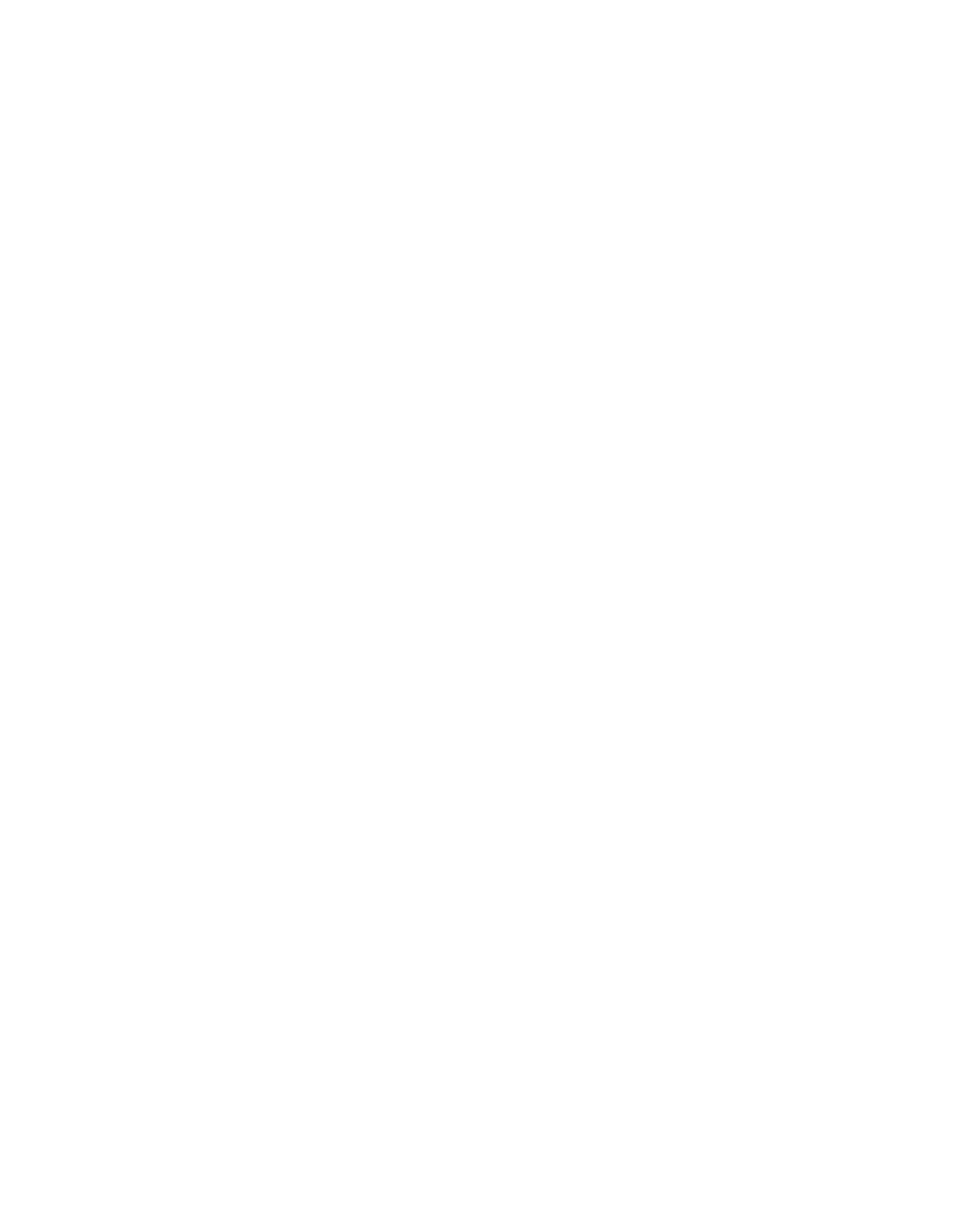### **Lesson 1: Reading God's Word**

Recommended Age/Class: Middle School (6<sup>th</sup>-8<sup>th</sup> grade)

#### **Objectives:**

- The student will understand spiritual disciplines are practices that help us become more Christ-like and serve God better.
- The student will understand the Bible has a story throughout of God wanting to be in a close relationship with the people he created, beginning in Genesis and leading to Jesus.
- The student will understand we read the Bible to know God better and become more like Him.
- The student will understand the Holy Spirit helps us understand the meaning of the Bible as we actively think about what we read.

#### **Scripture:**

*Psalm 119:105, "Thy word is a lamp unto my feet, and a light unto my path."*

*2 Timothy 3:16, "All scripture is given by inspiration of God, and is profitable for doctrine, for reproof, for correction, for instruction in righteousness."*

*Psalm 19:7-8, "The law of the Lord is perfect, converting the soul: the testimony of the Lord is sure, making wise the simple. The statutes of the Lord are right, rejoicing the heart: the commandment of the Lord is pure, enlightening the eyes."*

*1Corinthians 2:11-12, "For what man knoweth the things of a man, save the spirit of man which is in him? Even so the things of God knoweth no man, but the Spirit of God. Now we have received, not the spirit of the world, but the spirit which is of God; that we might know the things that are freely given to us of God."*

#### **Lesson Content:**

- Everything we try has skills that require practice (e.g., tying rope climbing knots in rock climbing). These skills are often called disciplines.
- Being a Christian includes disciplines that help us become more like Christ and serve God better.
- The Bible has an overall story from Genesis to Jesus of God wanting to be in a close relationship with the people he created. Because of people's rebellion against following God's commandments, God sent Jesus to redeem us from our sin.
- If we read the Bible as a "to-do" item to check off of a list or to please our parents, we will not gain much from our reading.
- The purpose for reading the Bible is to know God better and become more like Him. Knowing God better encourages us to want to live our lives for Him.
- In reading the Bible, we need to ask the Holy Spirit to help us understand what it means and how we can put God's teachings into practice in our lives.
- As we read the Bible, we need to actively think about what it means through strategies such as stopping and looking up words we don't understand, finding other parts of the Bible that talk about the same topic, and slowing down to think about what we are reading.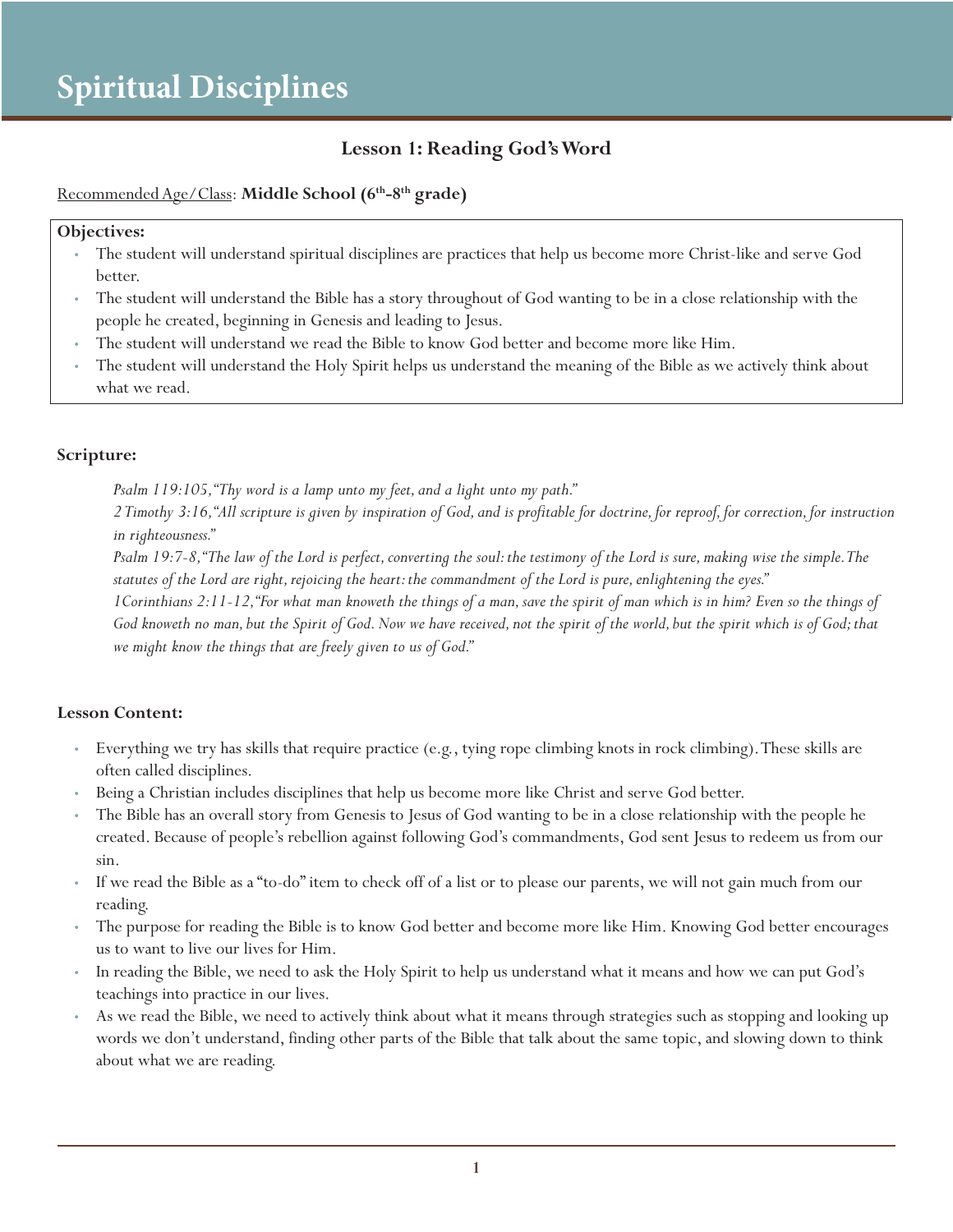#### **Discussion Questions:**

- 1. What hobbies or sports do you enjoy learning how to do? What skills (or disciplines) do you need to learn to do those hobbies or sports?
- 2. How do spiritual disciplines compare to these earthly skills?
- 3. What overall story is found in the Bible? How will remembering this overall story help you understand the Bible better?
- 4. Why do you read the Bible?
- 5. What is the difference between studying the Bible and reading it as an item to check off our list or please our parents?
- 6. How will knowing God better change you?
- 7. How can we rely on the Holy Spirit to help us interpret the Bible? How might we hinder the Holy Spirit from helping us interpret the Bible?
- 8. What are helpful ways you can use active thinking as you read the Bible?
- 9. What strategies have you tried for actively thinking as you read the Bible? How have they helped you?
- 10. What are some strategies for actively thinking as you read the Bible that you want to apply in the future?

#### **Activities:**

- 1. **Activity 1:** Finding Jesus throughout the Bible
	- a. Discuss how the entire Bible was written to help us know God better and drawing us into a relationship with him through Jesus. Reference *John 20:31, "But these are written, that ye might believe that Jesus is the Christ, the Son of God; and that believing ye might have life through his name."*
	- b. Read the following passages from throughout the Bible and talk about how they all point us to Jesus and how He is the way to having a relationship with God.
		- i. *Genesis 3:15*
		- ii. *Exodus 12:1-14*
		- iii. *Isaiah 9:6-7*
		- iv. *John 1:1-14*
		- v. *1 Corinthians 15:1-19*
	- c. Encourage students to keep a journal as they read the Bible with an entry of all the verses they find that point us to Christ's coming, explain why He was on this Earth, and how He brought us salvation that we can have a hope of being in heaven.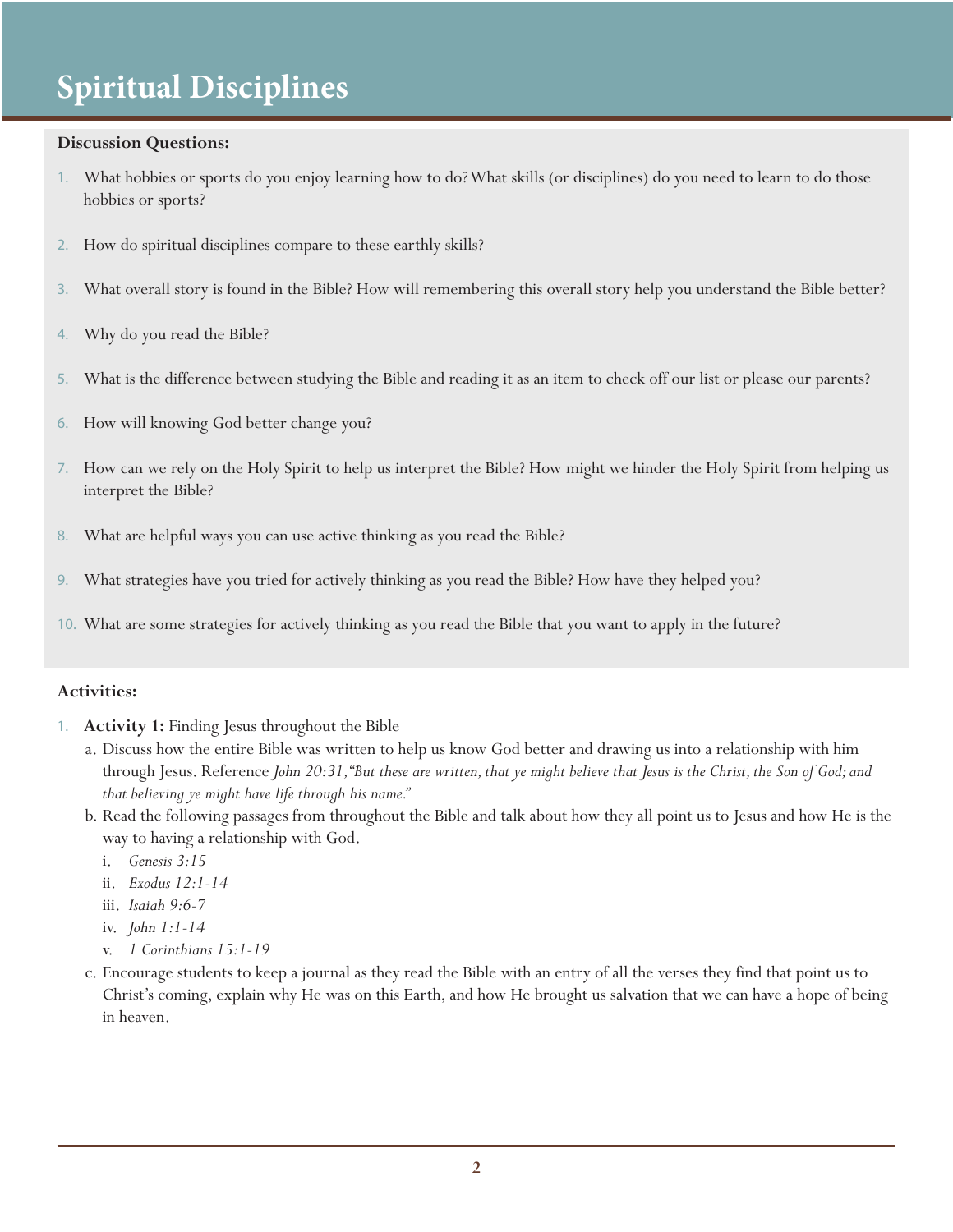- 2. **Activity 2:** Priorities and Soil of our Hearts (materials: paper, pencils)
	- a. Give each student a piece of paper and have them write a list of what is important to them in order of greatest to least (or by priority).
	- b. Read together *Mark 4:1-20*.
	- c. Discuss the different responses to applying God's Word in one's life:
		- i. Not understanding God's Word and missing its importance (verse 15).
		- ii. Believing when life is easy, but not when it is hard (verses 16-17).
		- iii. Pursuing worldly riches and pleasures (verses 18-19).
		- iv. Receiving the message and producing fruit (verse 20).
	- d. Connect what they wrote on their paper to the types of soils in the parable. If they have something written ahead of God on the list, their heart may be like the rocky ground. If we allow other things as priorities in our lives, such as friends, following after fashion, or honoring sports heroes/famous people, our faith is choked out by these worldly things. Removing those rocks and putting God as priority in their lives will allow their soil to be good ground where seeds of God's Word can grow and thrive.
- 3. **Object Lesson 1**: Soaked Up with the Word of God (materials needed: sponge, squirt bottle with water, bucket with water)
	- a. Ask students why they read the Bible and how much they think they need to read the Bible to be able to know God and serve Him.
	- b. Have a student spray one squirt on the sponge and see how much water they can squeeze out in the bucket. Compare the lack of water that came out to how only reading the Bible a little bit or not thinking about the Bible as we read it will not allow us to be able to use it in our lives.
	- c. Have a student dip the sponge in the bucket with water and see how much water can be squeezed back out into the bucket. Compare this stream of water that came out to someone who has immersed themselves in the Bible daily and is able to apply it in their lives.
	- d. Ask students to consider which sponge they would rather be the one that is slightly sprayed or the one that was dipped. Discuss how the Bible can only be a lamp to our feet and a guide to our path if we read it often.
- 4. **Object Lesson 2**: Focusing in on God's Word (materials needed: binoculars)
	- a. Show the binoculars and ask students to say what is and what we use them for. Give an example of what it is used for and how it is an important tool (e.g., birdwatching to see the type of bird, its shape, coloring, etc.). It allows you to see things up close even though you are far away.
	- b. Compare the binoculars to how we need to read the Bible. Instead of just reading it quickly, we need to stop and focus in on what it means and why God wrote that message for us. The stories of people within the Bible are there to help us better understand God and how to obey Him in all situations in our lives. Talk about what more could be learned if we spent more time studying what the Bible says as we read it. Taking a closer look as we read the Bible allows God to speak to us with what we need to hear or remember in our lives at that moment.

Copyright 2021 by Apostolic Christian Counseling and Family Services (www.accounseling.org). Can be freely copied and redistributed. Not to be sold.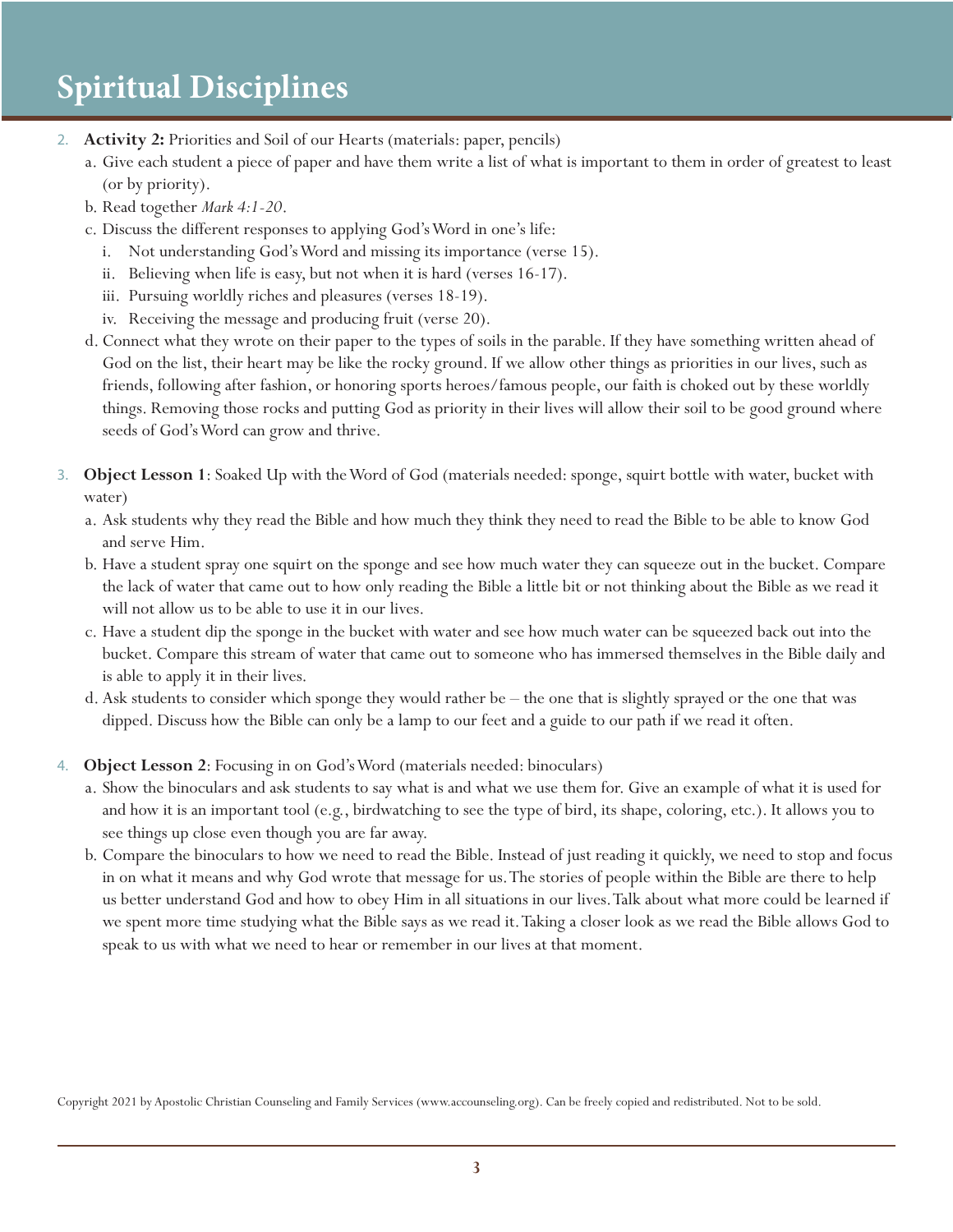### **Lesson 2: Prayer**

#### Recommended Age/Class: **Middle School (6th-8th grade)**

#### **Objectives:**

- The student will understand prayer is how we communicate with an almighty God who cares for us.
- The student will understand the purpose of prayer is to help remind us of who God is, to draw us closer to God, and to change life circumstances.
- The student will understand the Lord's Prayer provides a model for our prayers.
- The student will understand how to apply practical strategies for prayer.

#### **Scripture:**

*Hebrews 4:16, "Let us therefore come boldly unto the throne of grace, that we may obtain mercy, and find grace to help in time of need."*

*1 John 3:22, "And whatsoever we ask, we receive of him, because we keep his commandments, and do those things that are pleasing in his sight."*

*Psalm 145:18, "The Lord is nigh unto all them that call upon him, to all that call upon him in truth."*

*Matthew 26:41, "Watch and pray, that ye enter not into temptation: the spirit indeed is willing, but the flesh is weak."*

#### **Lesson Content:**

- Sin separates us from directly communicating with God. Prayer is our way to communicate with God.
- We pray by purposefully speaking or thinking words or feelings to God.
- Prayer could be questions, statements, personal requests, or praise.
- The God who is the Creator of the universe and holds all power cares for us and wants to listen to our prayers.
- Prayer reminds us of the wonder, mercy, and awesomeness of our God.
- Prayer refocuses our hearts on God's character rather than our circumstances.
- Prayer helps us develop a closer relationship with God as we tell Him our needs, hopes, questions, and joys.
- Prayer changes circumstances, but not always in the way we want or with visible proof.
- The Lord's Prayer provides a model of how we should pray including honoring God, wanting His will to be done, and asking Him to fill our needs.
- To actively pray with our hearts and minds, we can use the following strategies:
	- Pray scripture.
	- Pray for a different group of people each day of the week. (e.g., Monday: family, Tuesday: friends, Wednesday: church leadership, Thursday: missionaries, Friday: teachers).
	- Share specific prayer requests weekly with someone.
	- Write out your prayer.
	- Pray out loud.
	- Find a good time of the day to pray (e.g., set aside a specific 15 minutes in your daily schedule to pray).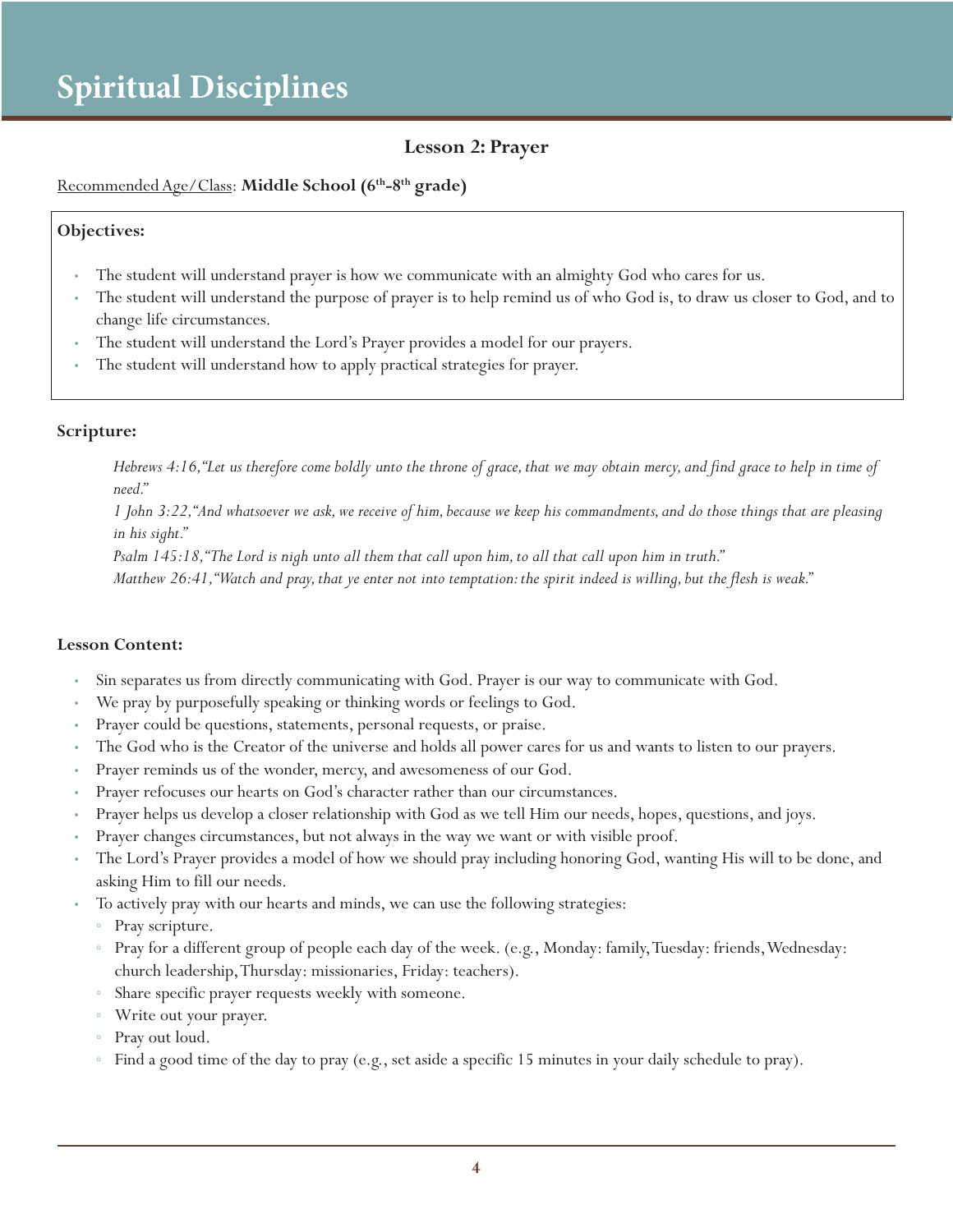#### **Discussion Questions:**

- 1. How would you describe prayer?
- 2. How is prayer different from thinking?
- 3. How is prayer similar or different from communicating with your friends?
- 4. How often does God want us to pray?
- 5. Why does God want us to pray?
- 6. How can prayer help us move beyond focusing only our circumstances?
- 7. Are you able to be open with God in your prayers? Why or why not?
- 8. How can you both be honest and open in your prayer with God, but yet yield to His will for you?
- 9. What does the Lord's Prayer show us about praying to God?
- 10. What are some topics/groups of people you would like to include in your prayers? (e.g., political leaders, friends, teachers, honoring God)
- 11. Which of the practical ideas for prayer have you tried? How did it help you?
- 12. Which of the practical ideas for active prayer would you like to try this week?

#### **Activities:**

- 1. **Activity 1:** A Prayer Model (materials needed: copy for each student of *Matthew 6:9-13* double-spaced with room for annotating like that provided below)
	- a. Read together *Matthew 6:9-13* and have students share what they learned about prayer from Jesus's model of prayer.
	- b. Closely break down the Lord's Prayer phrase by phrase:
		- i. Our Father which art in Heaven who we are speaking to as we pray, God wants us to call Him our father.
		- ii. Hallowed be thy name God is holy and He wants us to respect and honor Him.
		- iii. Thy kingdom come Praying for God to live in the hearts of men on earth.
		- iv. Thy will be done on earth, as it is in heaven praying for following God's will in our lives each day, for peace and unity of people here on earth like it is in heaven.
		- v. Give us this day our daily bread asking God to provide for our daily needs.
		- vi. And forgive us our debts, as we forgive our debtors asking God to forgive us of our wrongs and for help forgiving others who have hurt us, recognizing that forgiveness from God also means we must forgive others.
		- vii. And lead us not into temptation, but deliver us from evil asking for God to show us the right thing to do and for His protection to keep us away from evil.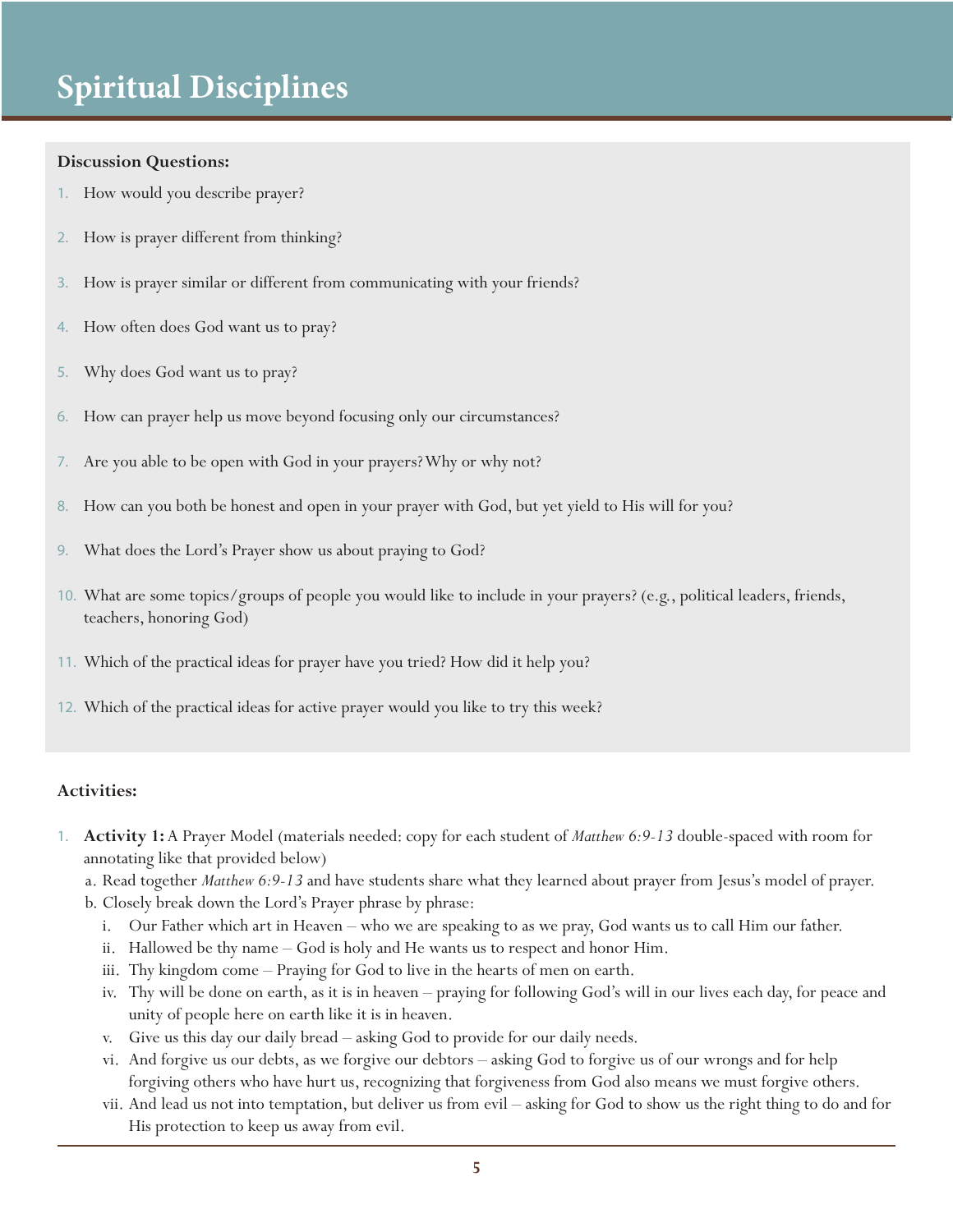- viii.For thine is the kingdom Recognizing God has all authority over man and that His kingdom will be fulfilled on earth.
- ix. And the power All power comes from God.
- x. And the glory All glory goes to God for good works.
- xi. Forever God is, was, and always will be; His kingdom, power and glory will last forever.
- xii. Amen "so be it," acknowledging we accept what we prayed.
- 2. **Activity 2**: P.R.A.Y. (materials needed: prayer phrases like those provided below the lesson)
	- a. Discuss the types of prayers or purposes we may include in prayers with the following acronym:
		- i. P=Praise
		- ii. R=Repent
		- iii. A=Ask
		- iv. Y=Yield (wait and listen to God)
	- b. Provide students with different phrases we can pray about and ask them to categorize them by the types of prayers. Example prayers are provided below for this activity.
	- c. Have students write a few things for each of the letters in the P.R.A.Y. acronym that they would like to pray for this week.
- 3. **Object Lesson 1**: Prayer Draws Us to God (materials needed: matches, clear drinking glass, balloon)
	- a. Blow up the balloon ahead of time.
	- b. Tell students the balloon represents God, the glass represents us, and the matches represents our prayers to God.
	- c. Light the match and put it in the glass.
	- d. Wait until the match starts to fizzle out and place the balloon top of the glass.
	- e. The balloon will be drawn inside the glass. Talk about how this represents as our prayers go up to God, we are drawn closer to Him.
- 4. **Object Lesson 2**: Turning to the Right Source for Help (materials needed: ½ sheets of 8.5x11 paper, scissors)
	- a. Before the lesson watch this video for an example of how to do this lesson.
	- b. Prepare the example paper with the cutting and folding as demonstrated in the video.
	- c. Show students the example paper and give them each a paper and scissors to make it look like the example. Give the students time to try and mimic how it looks, but do not tell them how to do it or give them hints.
	- d. Next tell students they can ask anyone in the class for help. Give students another minute or two to work on figuring it out.
	- e. Remind students they could have asked anyone in the class for help and ask who they should have asked (you who knows how to do it). Ask students to set their attempts aside while you show them how to do it. If there is enough time, give students a new half sheet of paper to make one.
	- f. Compare this lesson to prayer and turning to the right source for help praying to our heavenly Father to find the answers we need. We can find lots of answers from our friends and the internet, but God is the one who is the only true source of wisdom.

Copyright 2021 by Apostolic Christian Counseling and Family Services (www.accounseling.org). Can be freely copied and redistributed. Not to be sold.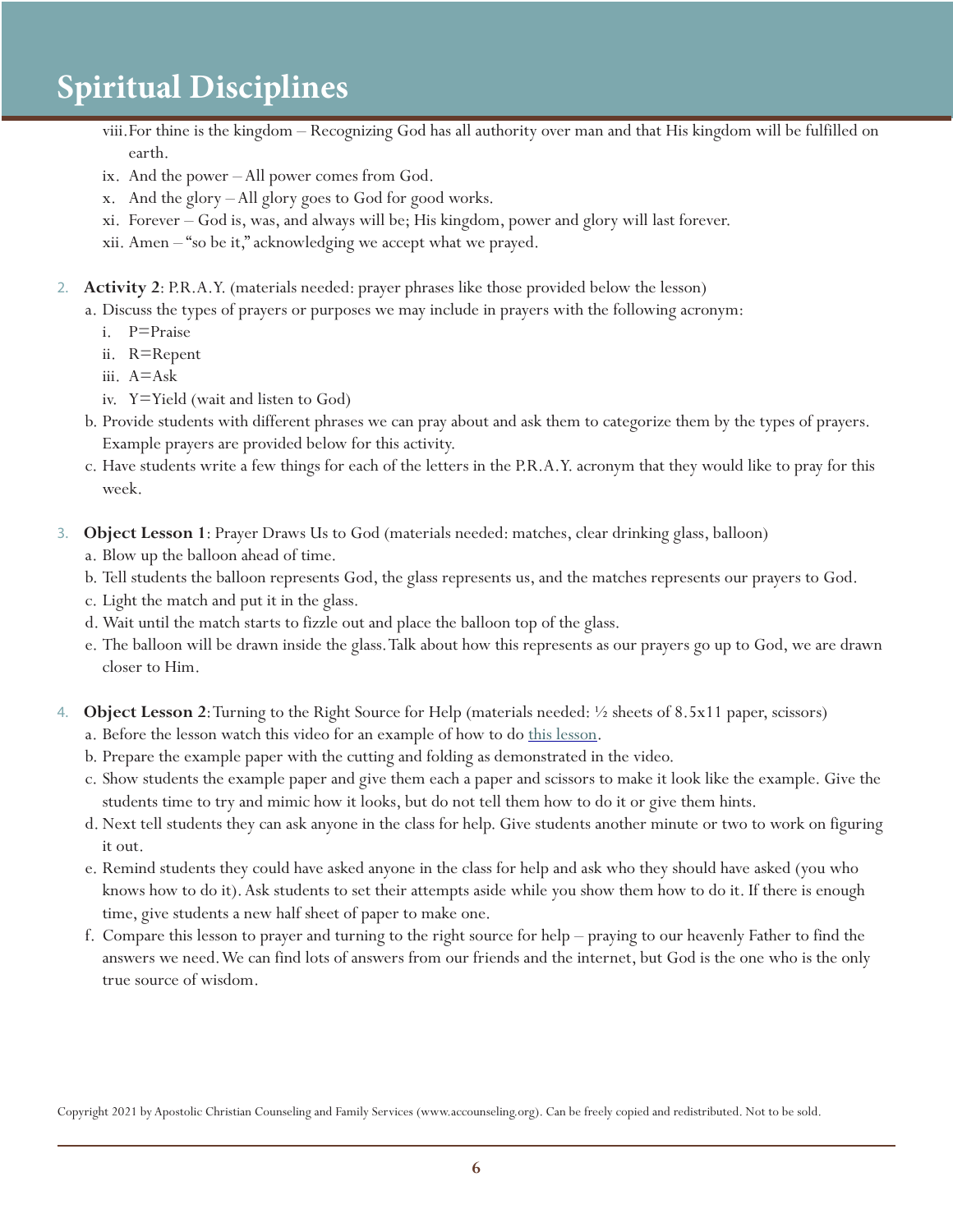### **Lesson 3: Worship**

Recommended Age/Class: **Middle School (6th-8th grade)**

#### **Objectives:**

- The student will understand worship means to put someone or something first in our time and what we do in our lives.
- The student will understand we are to put God first in our lives of who we worship.
- The student will understand worshipping God helps us become more like Him.
- The student will understand we must set aside times to worship God individually and with others in a group.

#### **Scripture:**

*Revelation 4:11, "Thou art worthy, O Lord, to receive glory and honour and power: for thou hast created all things, and for thy pleasure they are and were created."*

*Deuteronomy 6:4-5, "Hear O Israel: The Lord our God is one Lord: And thou shalt love the Lord thy God with all thine heart, and with all thy soul, and with all thy might."*

*Matthew 6:20-21, "But lay up for yourselves treasures in heaven, where neither moth north rust doth corrupt, and where thieves do not break through nor steal: For where your treasure is, there will your heart be also."*

#### **Lesson Content:**

- When we worship someone or something we put it first in our lives and it becomes who or what we truly desire.
- The first commandment (*Exodus 20:3*) teaches us to put God first in our lives.
- What or who we choose to focus on in our time and resources will become who or what we worship.
- We should only worship God by obeying Him and seeking His will for our lives.
- Only God is worthy of our worship because of who He is.
- Worshipping God makes us become more like Him as we begin to see the world as He does, care about the things He cares about, and interact with others as He would.
- We need to purposefully set aside times to worship God in our heart by ourselves and externally with others.
- We can worship God personally by studying the Bible, praising Him during prayer, thinking about who He is, and through singing, listening, or playing music.
- We can worship God in a group with others through activities such as church services, singing in a group, group Bible study, praying with others, spiritual conversations, and service projects.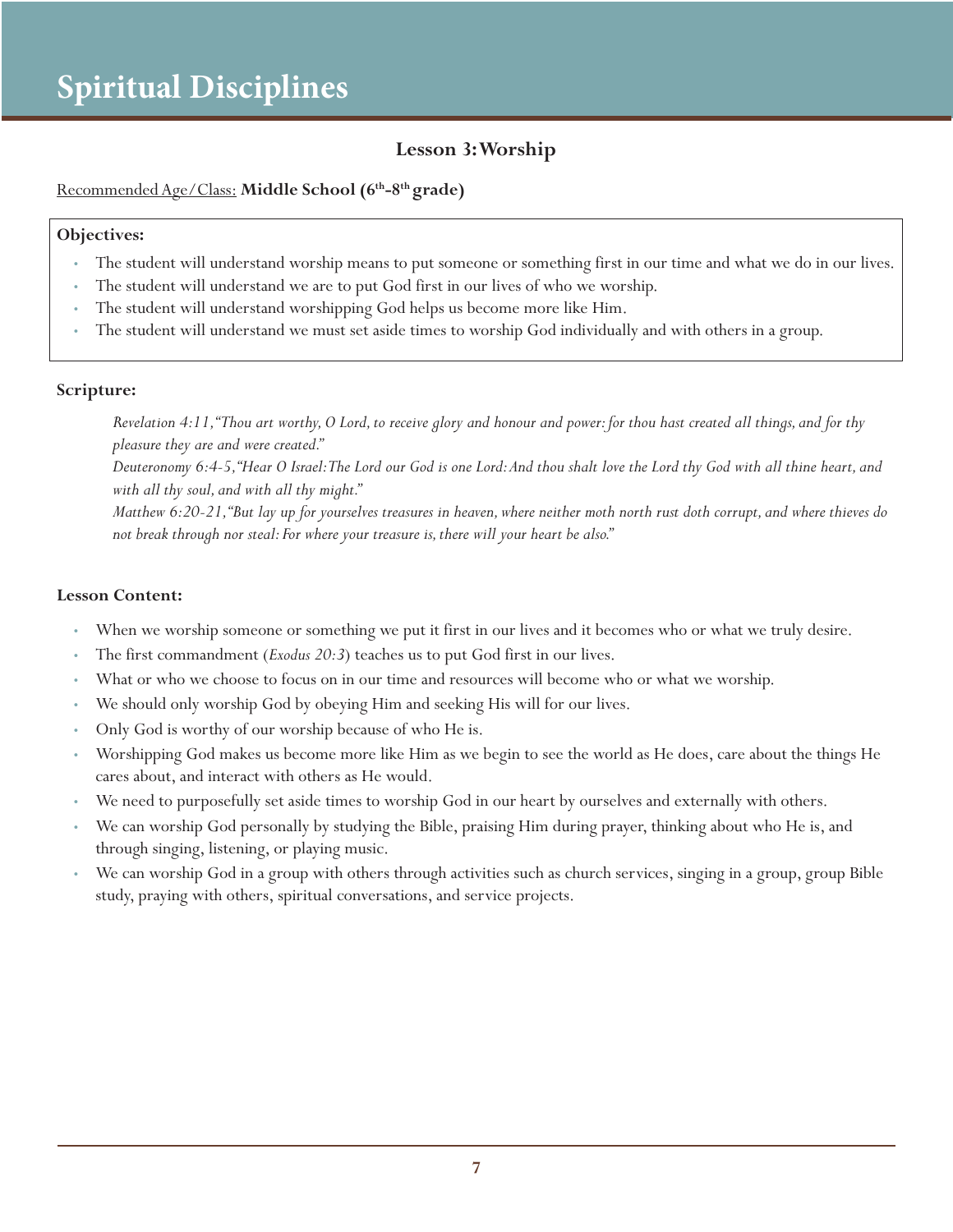#### **Discussion Questions:**

- 1. What is worship?
- 2. How does worship affect our hearts, minds, and body?
- 3. What is the difference between enjoying something and worshipping something?
- 4. What are some people, things, or desires that can become idols in your life?
- 5. What makes God worthy of our worship?
- 6. Why is it wrong to worship anything or anyone other than God?
- 7. How does worshipping God lead to making us become more like Him?
- 8. What do you enjoy and what is difficult for you in worshipping God by yourself?
- 9. What do you enjoy and what is difficult for you in worshipping God in a group with others?
- 10. What is one way you can choose to worship God this week?

#### **Activities:**

- 1. **Activity 1:** Why Should We Praise God?
	- a. Read *Psalm 100* with students asking them to think about what this Psalm says about why we should worship and praise God.
	- b. Read it over again verse by verse, discussing the various reasons for why we should worship God:
		- i. Verse 1: *Make a joyful noise unto the LORD, all ye lands.*
			- 1. This verse reminds us that God has power over all the earth.
			- 2. Shouting or loudly praising God with joy is an expression of praise and worship.
		- ii. Verse 2: *Serve the Lord with gladness: come before his presence with singing.*
			- 1. This verse shows us worshipping the Lord is one way to serve Him.
			- 2. We should enjoy worshipping the Lord.
			- 3. Singing with joy is one way of worshipping God.
		- iii. Verse 3: *Know ye that the Lord he is God: it is he that hath made us, and not we ourselves; we are his people, and the sheep of his pasture.*
			- 1. This verse reminds us that God is in control of all things.
			- 2. He is our Creator.
			- 3. We belong to Him.
		- iv. Verse 4: *Enter into his gates with thanksgiving, and into his courts with praise: be thankful unto him, and bless his name.*
			- 1. This verse shows us how to come before God's presence with thankfulness and praise.
			- 2. We are to bless His name in our praise.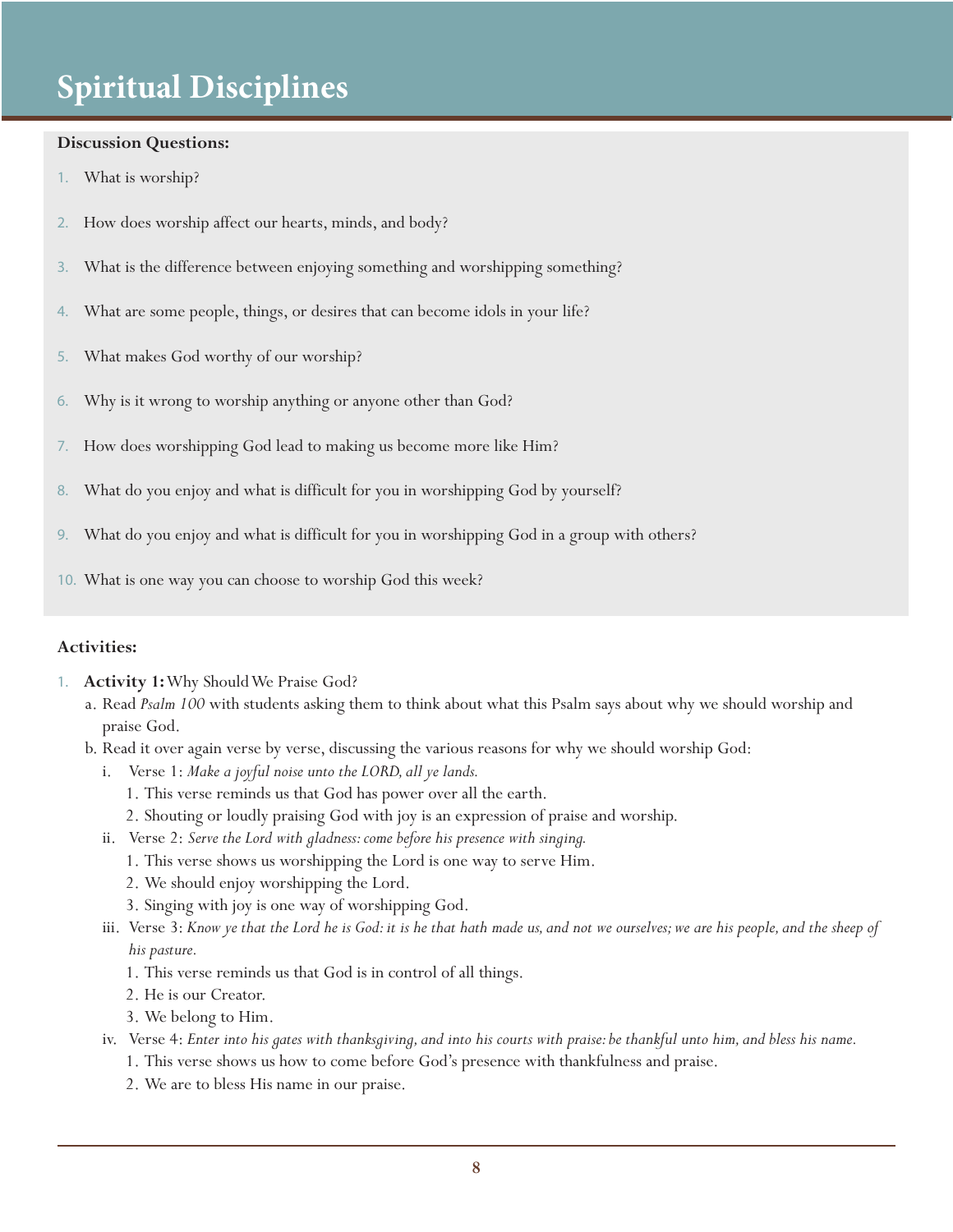- v. Verse 5: *For the Lord is good; his mercy is everlasting; and his truth endureth to all generations.*
	- 1. This verse reminds us of God's goodness.
	- 2. God's mercy and faithfulness to us lasts forever and will never fail.
- c. Have students summarize what they know about God from this psalm that shows us why He is the one we should worship. Possible examples:
	- i. God created everything and everyone.
	- ii. God never leaves us.
	- iii. God loves us forever.
	- iv. God is all-powerful and even stronger than Satan.
	- v. God sees and knows everything.
- 2. **Activity 2:** Character Traits of God (materials needed: paper, pencil/marker, optional: index cards with Bible verses from directions below)
	- a. Create a web with students that has God in a center circle or box, lines extending out from the center with character traits they associate with God.
	- b. Read some of the following Bible verses with students (could also put on index cards ahead of the lesson). Discuss what character trait is mentioned in each verse and find it on the class web. Add character traits of God to the web as needed.
		- i. *Revelation 4:8* holy
		- ii. *1 John 4:16* love
		- iii. *Isaiah 55:9*  wise
		- iv. *1 Thessalonians 5:24/1 John 1:9* faithful
		- v. *Psalm 147:5* all knowing
		- vi. *Isaiah 30:18*  just, gracious
		- vii. *Deuteronomy 33:27* everlasting/eternal
		- viii.*Psalm 136:1*  good, merciful
		- ix. *Luke 1:37* all powerful
		- x. *Colossians 1:15*  invisible
		- xi. *James 1:17*  unchanging
		- xii. *2 Corinthians 1:18*  true
		- xiii.*2 Peter 3:9*  patient
		- xiv. *Psalm 119:137*  righteous
	- c. Review the character traits of God and how this shows why He is the one that we worship, rather than things or people who cannot demonstrate all these traits to the full extent that God can.
- 3. **Object Lesson 1:** No Room for God (materials needed: pitcher or bucket, tray water, cup for each student, rock for each student, permanent marker for each student)
	- a. Give each student a rock and a marker. Have them think of what takes a lot of their time and write these things on their rocks (e.g., video games, sports, hanging out with friends, etc.).
	- b. Give each student a cup of water. Show them the pitcher and tell them how the pitcher represents an empty heart and we need to fill it with God. Have each student pour their cup of water into the pitcher saying, "God deserves first place in my heart because…).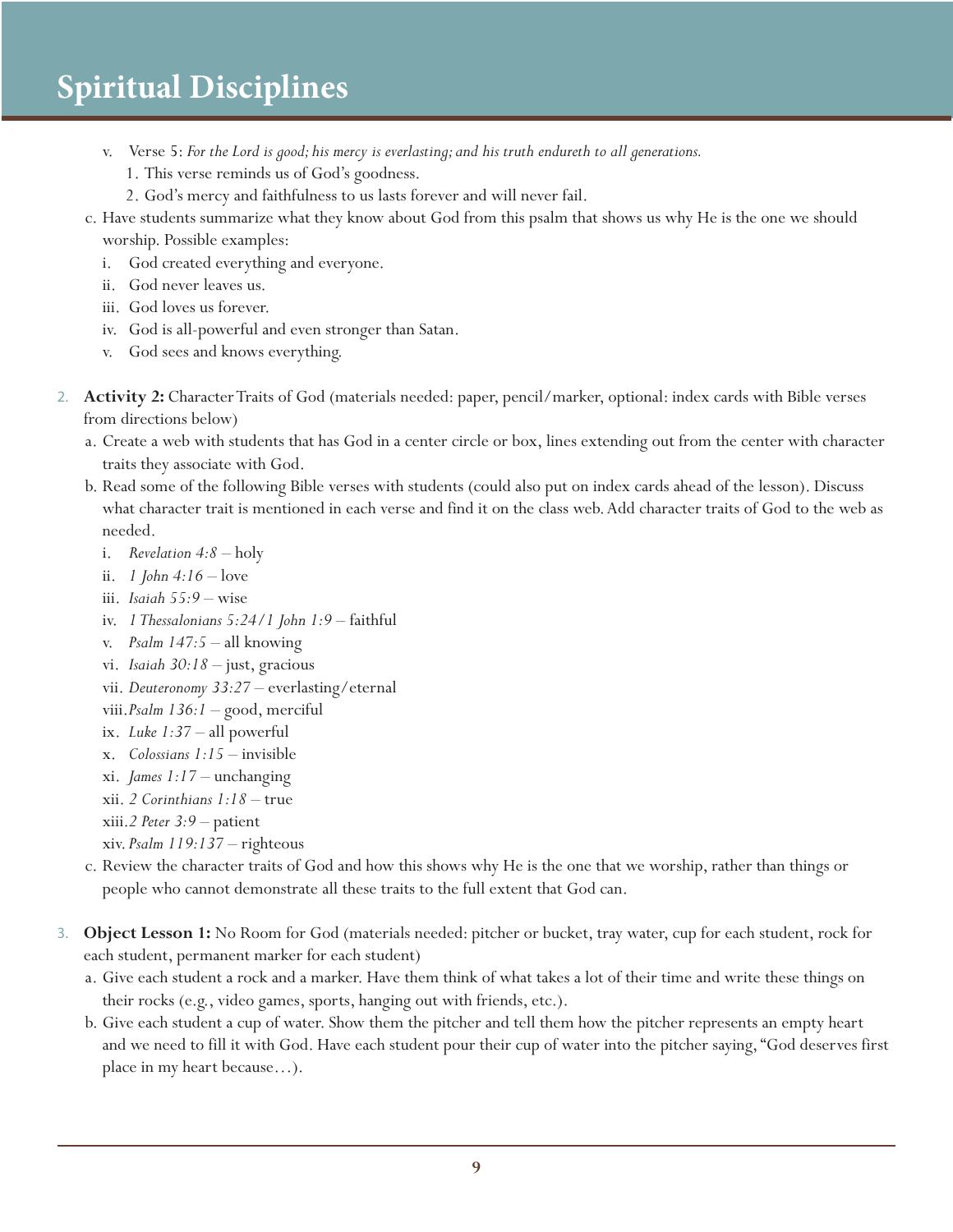- c. Now talk about how this heart is full of God, but sometimes other things may try to crowd into our hearts to take God's place. Have students read one or two things on their rocks that tries to take their time and attention away from focusing on God. Set the pitcher on the tray. Have them put the rocks in the pitcher. Notice together how the pitcher begins to overflow. Talk about ways you can try to keep God first in your life and not let other things crowd Him out.
- 4. **Object Lesson 2:** Giving God our Very Best (materials needed: a plate of food with servings that are half eaten (e.g., twinkies, apple, candy bar, etc.). and a paper heart also on the plate)
	- a. Show children the plate of food and tell them you have brought some rewards for people who have been great listeners today. Take another bite of some of the food and comment on how good it is.
	- b. Offer to give the various food to students for their reward. Ask them what is the matter and why they did not want it.
	- c. Talk about how if we planned a meal for someone we highly respected, such as our teacher or even the president of the United States, we would take great care to prepare the very best food for them and would not serve them our leftovers from the refrigerator.
	- d. Compare this to how we worship God do we give him our leftover time and attention or do we place Him as a priority in our life to give Him our whole heart? Read *Psalm 111:1* and encourage students to worship and praise God with their whole heart this coming week.

Copyright 2021 by Apostolic Christian Counseling and Family Services (www.accounseling.org). Can be freely copied and redistributed. Not to be sold.